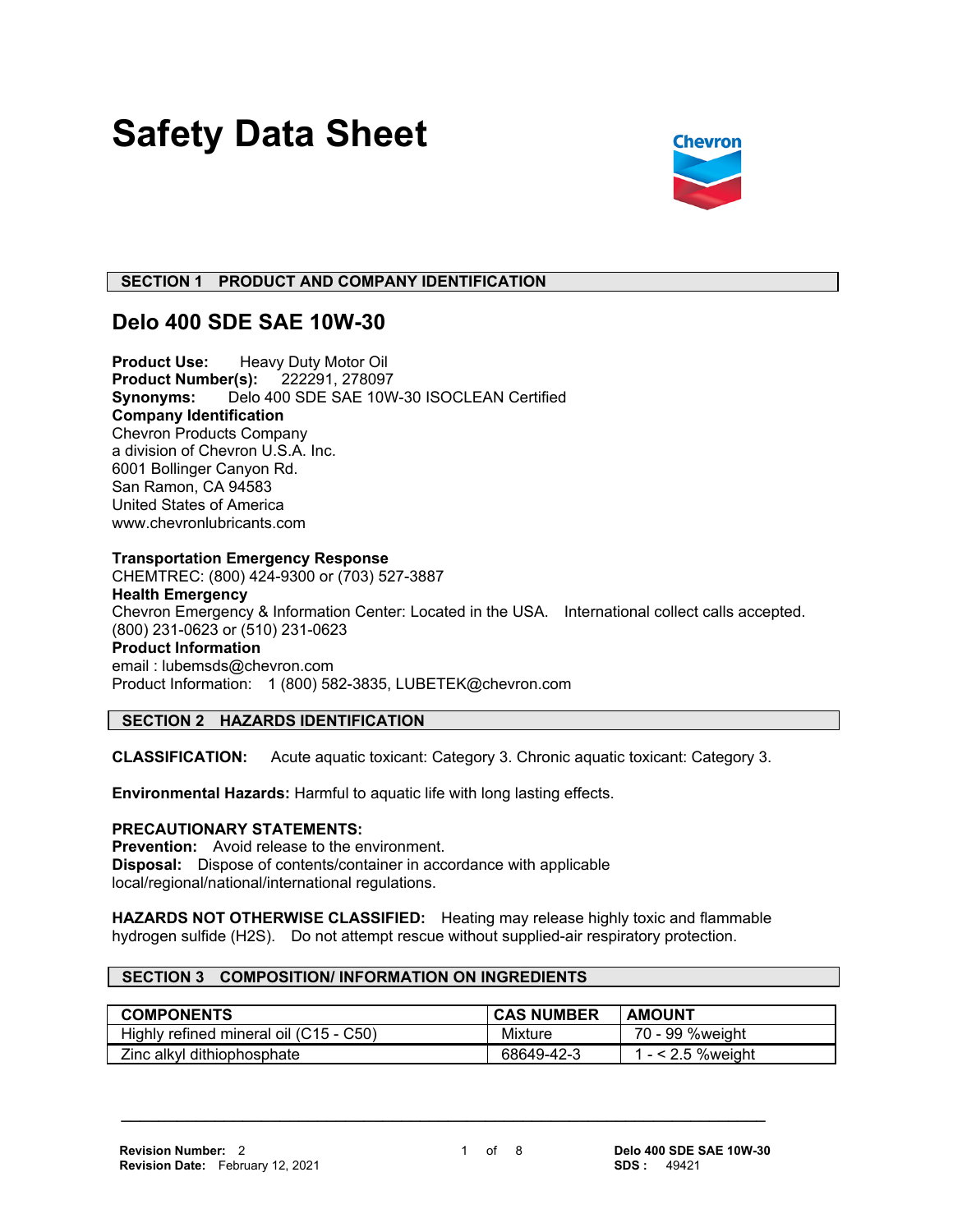# **SECTION 4 FIRST AID MEASURES**

#### **Description of first aid measures**

**Eye:** No specific first aid measures are required. As a precaution, remove contact lenses, if worn, and flush eyes with water.

**Skin:** No specific first aid measures are required. As a precaution, remove clothing and shoes if contaminated. To remove the material from skin, use soap and water. Discard contaminated clothing and shoes or thoroughly clean before reuse.

**Ingestion:** No specific first aid measures are required. Do not induce vomiting. As a precaution, get medical advice.

**Inhalation:** No specific first aid measures are required. If exposed to excessive levels of material in the air, move the exposed person to fresh air. Get medical attention if coughing or respiratory discomfort occurs. If exposure to hydrogen sulfide (H2S) gas is possible during an emergency, wear an approved, positive pressure air-supplying respirator. Move the exposed person to fresh air. If not breathing, give artificial respiration. If breathing is difficult, give oxygen. Get immediate medical attention.

#### **Most important symptoms and effects, both acute and delayed IMMEDIATE HEALTH EFFECTS**

**Eye:** Not expected to cause prolonged or significant eye irritation.

**Skin:** Contact with the skin is not expected to cause prolonged or significant irritation. Contact with the skin is not expected to cause an allergic skin response. Not expected to be harmful to internal organs if absorbed through the skin.

**Ingestion:** Not expected to be harmful if swallowed.

**Inhalation:** Not expected to be harmful if inhaled. Contains a petroleum-based mineral oil. May cause respiratory irritation or other pulmonary effects following prolonged or repeated inhalation of oil mist at airborne levels above the recommended mineral oil mist exposure limit. Symptoms of respiratory irritation may include coughing and difficulty breathing. Hydrogen sulfide has a strong rotten-egg odor. However, with continued exposure and at high levels, H2S may deaden a person's sense of smell. If the rotten egg odor is no longer noticeable, it may not necessarily mean that exposure has stopped. At low levels, hydrogen sulfide causes irritation of the eyes, nose, and throat. Moderate levels can cause headache, dizziness, nausea, and vomiting, as well as coughing and difficulty breathing. Higher levels can cause shock, convulsions, coma, and death. After a serious exposure, symptoms usually begin immediately.

The U.S. National Institute for Occupational Safety and Health (NIOSH) considers air concentrations of hydrogen sulfide gas greater than 100 ppm to be Immediately Dangerous to Life and Health (IDLH).

### **DELAYED OR OTHER HEALTH EFFECTS:** Not classified

### **Indication of any immediate medical attention and special treatment needed**

**Note to Physicians:** Administration of 100% oxygen and supportive care is the preferred treatment for poisoning by hydrogen sulfide gas. For additional information on H2S, see Chevron MSDS No. 301.

# **SECTION 5 FIRE FIGHTING MEASURES**

**EXTINGUISHING MEDIA:** Use water fog, foam, dry chemical or carbon dioxide (CO2) to extinguish flames.

# **PROTECTION OF FIRE FIGHTERS:**

**Fire Fighting Instructions:** This material will burn although it is not easily ignited. See Section 7 for proper handling and storage. For fires involving this material, do not enter any enclosed or confined fire space without proper protective equipment, including self-contained breathing apparatus.

**Combustion Products:** Highly dependent on combustion conditions. A complex mixture of airborne solids, liquids, and gases including carbon monoxide, carbon dioxide, and unidentified organic compounds will be evolved when this material undergoes combustion. Combustion may form oxides of: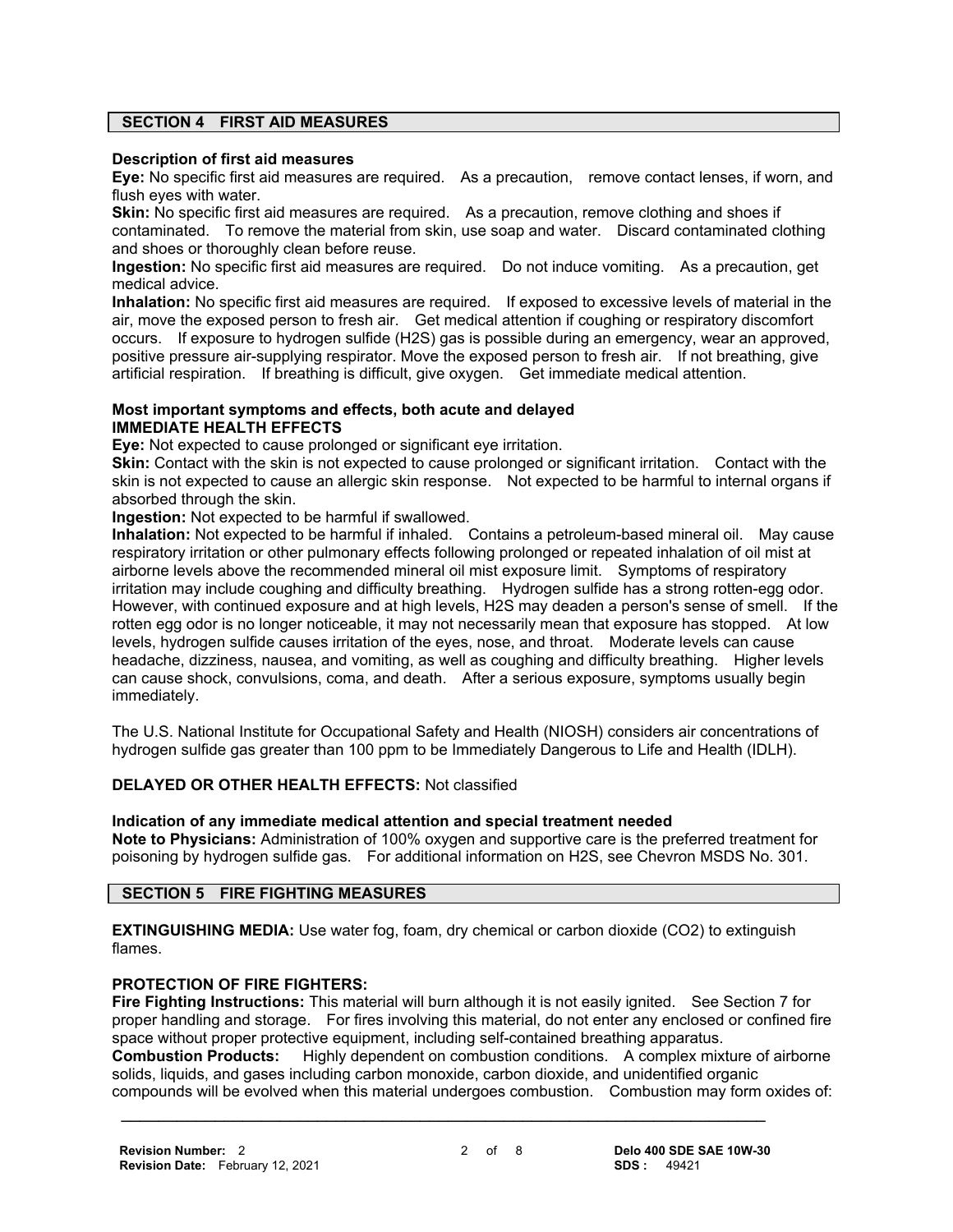Sulfur, Zinc, Phosphorus.

# **SECTION 6 ACCIDENTAL RELEASE MEASURES**

**Protective Measures:** Eliminate all sources of ignition in vicinity of spilled material.

**Spill Management:** Stop the source of the release if you can do it without risk. Contain release to prevent further contamination of soil, surface water or groundwater. Clean up spill as soon as possible, observing precautions in Exposure Controls/Personal Protection. Use appropriate techniques such as applying non-combustible absorbent materials or pumping. Where feasible and appropriate, remove contaminated soil. Place contaminated materials in disposable containers and dispose of in a manner consistent with applicable regulations.

**Reporting:** Report spills to local authorities and/or the U.S. Coast Guard's National Response Center at (800) 424-8802 as appropriate or required.

### **SECTION 7 HANDLING AND STORAGE**

**General Handling Information:** Avoid contaminating soil or releasing this material into sewage and drainage systems and bodies of water.

**Precautionary Measures:** Do not breathe gas. Wash thoroughly after handling. Keep out of the reach of children.

**Unusual Handling Hazards:** Toxic quantities of hydrogen sulfide (H2S) may be present in storage tanks and bulk transport vessels which contain or have contained this material. Persons opening or entering these compartments should first determine if H2S is present. See Exposure Controls/Personal Protection -Section 8. Do not attempt rescue of a person over exposed to H2S without wearing approved supplied-air or self-contained breathing equipment. If there is a potential for exceeding onehalf the occupational exposure standard, monitoring of hydrogen sulfide levels is required. Since the sense of smell cannot be relied upon to detect the presence of H2S, the concentration should be measured by the use of fixed or portable devices.

**Static Hazard:** Electrostatic charge may accumulate and create a hazardous condition when handling this material. To minimize this hazard, bonding and grounding may be necessary but may not, by themselves, be sufficient. Review all operations which have the potential of generating and accumulating an electrostatic charge and/or a flammable atmosphere (including tank and container filling, splash filling, tank cleaning, sampling, gauging, switch loading, filtering, mixing, agitation, and vacuum truck operations) and use appropriate mitigating procedures.

**Container Warnings:** Container is not designed to contain pressure. Do not use pressure to empty container or it may rupture with explosive force. Empty containers retain product residue (solid, liquid, and/or vapor) and can be dangerous. Do not pressurize, cut, weld, braze, solder, drill, grind, or expose such containers to heat, flame, sparks, static electricity, or other sources of ignition. They may explode and cause injury or death. Empty containers should be completely drained, properly closed, and promptly returned to a drum reconditioner or disposed of properly.

# **SECTION 8 EXPOSURE CONTROLS/PERSONAL PROTECTION**

### **GENERAL CONSIDERATIONS:**

Consider the potential hazards of this material (see Section 2), applicable exposure limits, job activities, and other substances in the work place when designing engineering controls and selecting personal protective equipment. If engineering controls or work practices are not adequate to prevent exposure to harmful levels of this material, the personal protective equipment listed below is recommended. The user should read and understand all instructions and limitations supplied with the equipment since protection is usually provided for a limited time or under certain circumstances.

# **ENGINEERING CONTROLS:**

Use in a well-ventilated area.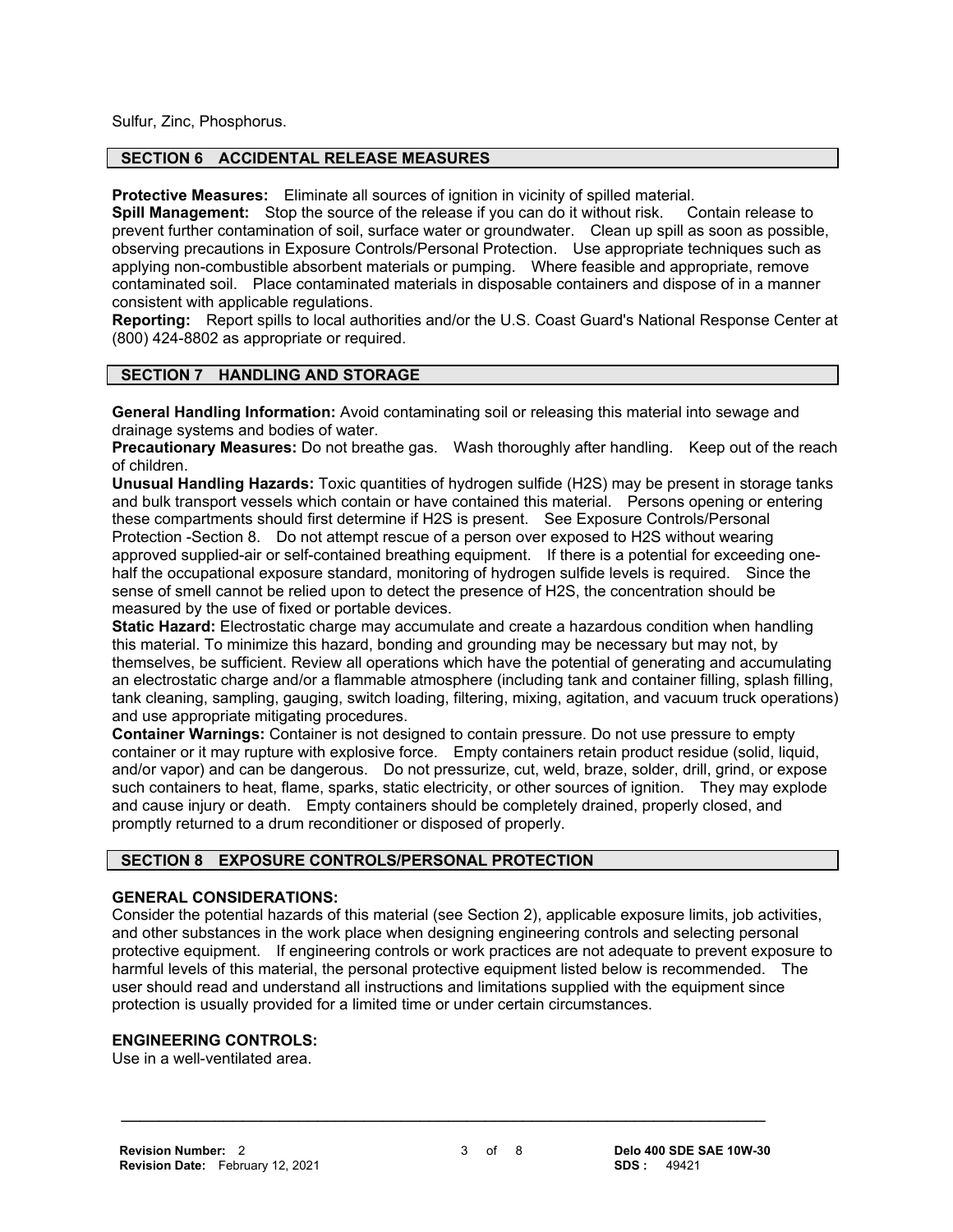# **PERSONAL PROTECTIVE EQUIPMENT**

**Eye/Face Protection:** No special eye protection is normally required. Where splashing is possible, wear safety glasses with side shields as a good safety practice.

**Skin Protection:** No special protective clothing is normally required. Where splashing is possible, select protective clothing depending on operations conducted, physical requirements and other substances in the workplace. Suggested materials for protective gloves include: 4H (PE/EVAL), Nitrile Rubber, Silver Shield, Viton.

**Respiratory Protection:** No respiratory protection is normally required.

If material is heated and emits hydrogen sulfide, determine if airborne concentrations are below the occupational exposure limit for hydrogen sulfide. If not, wear an approved positive pressure airsupplying respirator. For more information on hydrogen sulfide, see Chevron MSDS No. 301. If user operations generate an oil mist, determine if airborne concentrations are below the occupational exposure limit for mineral oil mist. If not, wear an approved respirator that provides adequate protection from the measured concentrations of this material. For air-purifying respirators use a particulate cartridge. Use a positive pressure air-supplying respirator in circumstances where air-purifying respirators may not provide adequate protection.

### **Occupational Exposure Limits:**

| <b>Component</b>                            | Agency       | Form  | <b>TWA</b>       | <b>STEL</b>         | Ceilina | <b>Notation</b> |
|---------------------------------------------|--------------|-------|------------------|---------------------|---------|-----------------|
| Highly refined mineral oil<br>$(C15 - C50)$ | <b>ACGIH</b> | $- -$ | $5 \text{ mg/m}$ | $10 \text{ ma/m}$ 3 | $-$     | $-$             |
| Highly refined mineral oil<br>$(C15 - C50)$ | OSHA Z-1     | $- -$ | $5 \text{ mg/m}$ | $- -$               | $-$     | $- -$           |

Consult local authorities for appropriate values.

# **SECTION 9 PHYSICAL AND CHEMICAL PROPERTIES**

**Attention: the data below are typical values and do not constitute a specification.**

**Color:** Amber **Physical State:** Liquid **Odor:** Petroleum odor<br>**Odor Threshold:** No data available **Odor Threshold: pH:** Not Applicable **Vapor Pressure:** No data available **Vapor Density (Air = 1):** No data available **Initial Boiling Point:** No data available **Solubility:** Soluble in hydrocarbons; insoluble in water **Freezing Point:** Not Applicable **Melting Point:** No data available **Density:** 0.871 kg/l @ 15°C (59°F) (Typical) **Viscosity:** 11.30 mm2/s @ 100°C (212°F) (Minimum) **Coefficient of Therm. Expansion / °F:** No data available<br>**Evaporation Rate:** No data available **Evaporation Rate: Decomposition temperature:** No data available **Octanol/Water Partition Coefficient:** No data available **FLAMMABLE PROPERTIES:**

**Flammability (solid, gas):** Not Applicable

**Flashpoint:** (Cleveland Open Cup) 215 °C (419 °F) (Minimum) **Autoignition:** No data available **Flammability (Explosive) Limits (% by volume in air):** Lower: Not Applicable Upper: Not Applicable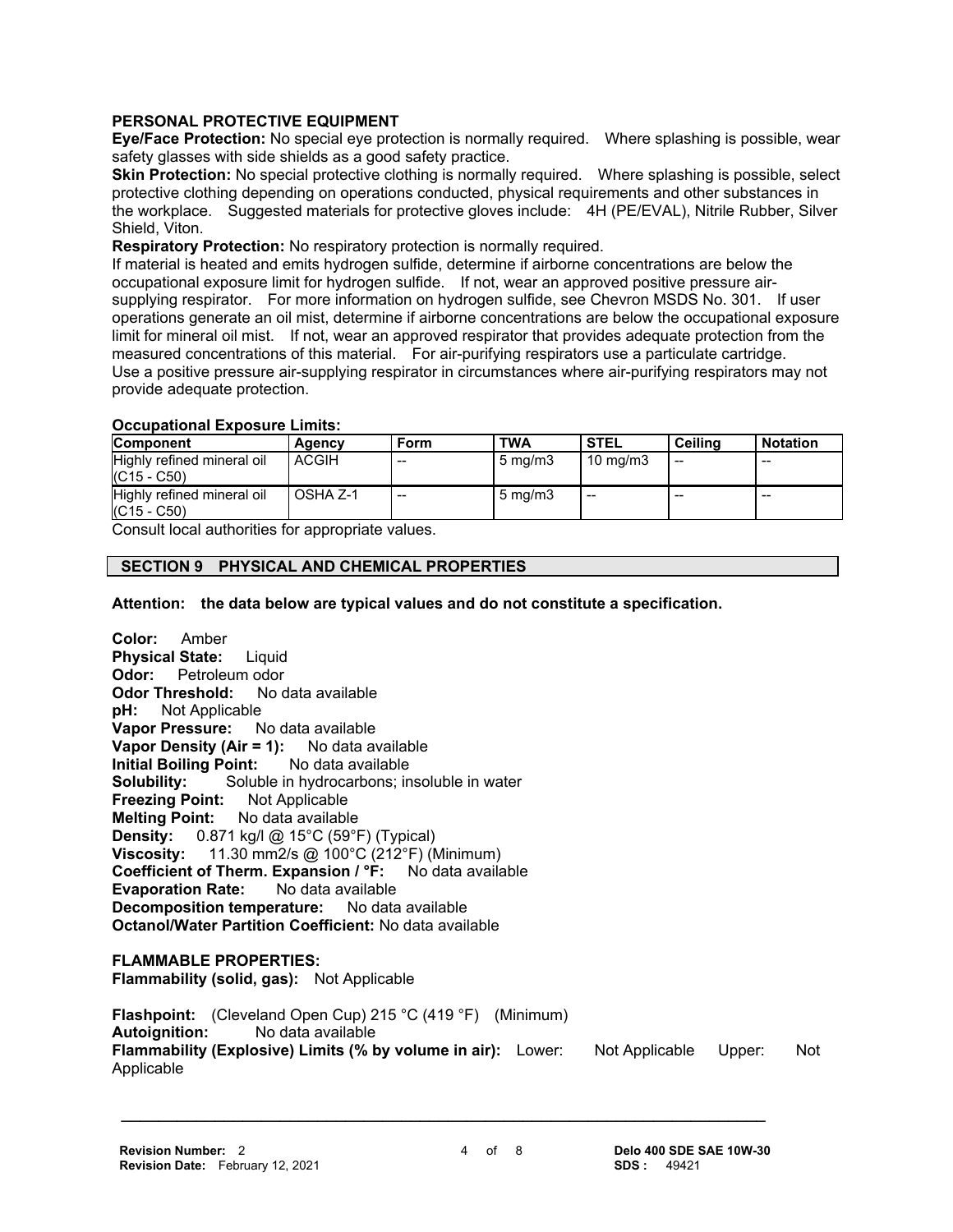# **SECTION 10 STABILITY AND REACTIVITY**

**Reactivity:** May react with strong acids or strong oxidizing agents, such as chlorates, nitrates, peroxides, etc.<br>Chemical Stability:

This material is considered stable under normal ambient and anticipated storage and handling conditions of temperature and pressure.

**Incompatibility With Other Materials: Not applicable Hazardous Decomposition Products: Alkyl Mercapta** 

Alkyl Mercaptans (Elevated temperatures), Hydrogen Sulfide (Elevated temperatures)

**Hazardous Polymerization:** Hazardous polymerization will not occur.

# **SECTION 11 TOXICOLOGICAL INFORMATION**

### **Information on toxicological effects**

**Serious Eye Damage/Irritation:** The eye irritation hazard is based on evaluation of data for product components.

**Skin Corrosion/Irritation:** The skin irritation hazard is based on evaluation of data for product components.

**Skin Sensitization:** The skin sensitization hazard is based on evaluation of data for product components.

**Acute Dermal Toxicity:** The acute dermal toxicity hazard is based on evaluation of data for product components.

**Acute Oral Toxicity:** The acute oral toxicity hazard is based on evaluation of data for product components.

**Acute Inhalation Toxicity:** The acute inhalation toxicity hazard is based on evaluation of data for product components.

**Acute Toxicity Estimate:** Not Determined

**Germ Cell Mutagenicity:** The hazard evaluation is based on data for components or a similar material.

**Carcinogenicity:** The hazard evaluation is based on data for components or a similar material.

**Reproductive Toxicity:** The hazard evaluation is based on data for components or a similar material.

**Specific Target Organ Toxicity - Single Exposure:** The hazard evaluation is based on data for components or a similar material.

**Specific Target Organ Toxicity - Repeated Exposure:** The hazard evaluation is based on data for components or a similar material.

### **ADDITIONAL TOXICOLOGY INFORMATION:**

 During use in engines, contamination of oil with low levels of cancer-causing combustion products occurs. Used motor oils have been shown to cause skin cancer in mice following repeated application and continuous exposure. Brief or intermittent skin contact with used motor oil is not expected to have serious effects in humans if the oil is thoroughly removed by washing with soap and water.

 This product contains petroleum base oils which may be refined by various processes including severe solvent extraction, severe hydrocracking, or severe hydrotreating. None of the oils requires a cancer warning under the OSHA Hazard Communication Standard (29 CFR 1910.1200). These oils have not been listed in the National Toxicology Program (NTP) Annual Report nor have they been classified by the International Agency for Research on Cancer (IARC) as; carcinogenic to humans (Group 1), probably carcinogenic to humans (Group 2A), or possibly carcinogenic to humans (Group 2B).

These oils have not been classified by the American Conference of Governmental Industrial Hygienists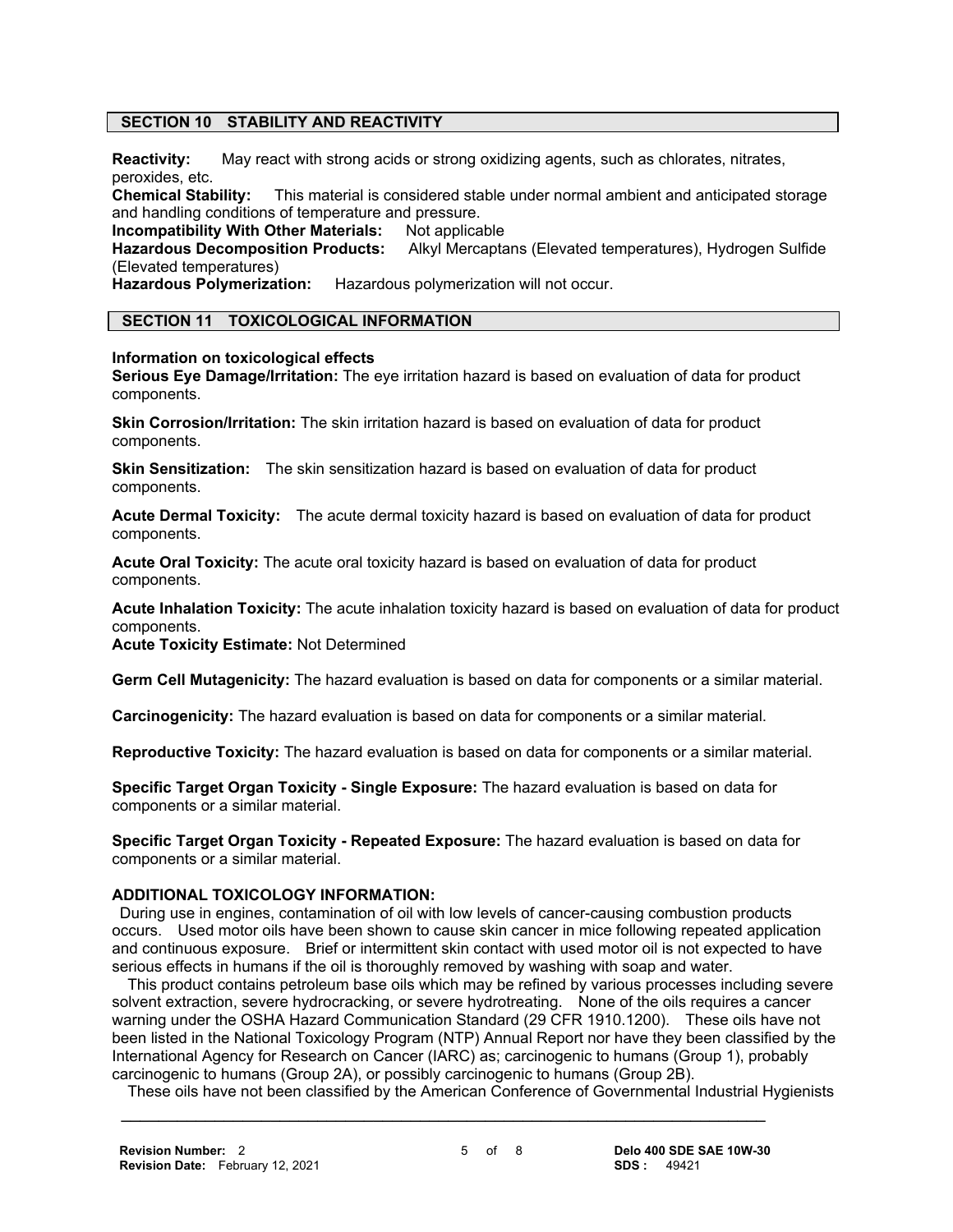(ACGIH) as: confirmed human carcinogen (A1), suspected human carcinogen (A2), or confirmed animal carcinogen with unknown relevance to humans (A3).

## **SECTION 12 ECOLOGICAL INFORMATION**

### **ECOTOXICITY**

This material is expected to be harmful to aquatic organisms and may cause long-term adverse effects in the aquatic environment.

The product has not been tested. The statement has been derived from the properties of the individual components.

#### **MOBILITY**

No data available.

#### **PERSISTENCE AND DEGRADABILITY**

This material is not expected to be readily biodegradable. The product has not been tested. The statement has been derived from the properties of the individual components.

# **POTENTIAL TO BIOACCUMULATE**

Bioconcentration Factor: No data available. Octanol/Water Partition Coefficient: No data available

# **SECTION 13 DISPOSAL CONSIDERATIONS**

Use material for its intended purpose or recycle if possible. Oil collection services are available for used oil recycling or disposal. Place contaminated materials in containers and dispose of in a manner consistent with applicable regulations. Contact your sales representative or local environmental or health authorities for approved disposal or recycling methods.

#### **SECTION 14 TRANSPORT INFORMATION**

The description shown may not apply to all shipping situations. Consult 49CFR, or appropriate Dangerous Goods Regulations, for additional description requirements (e.g., technical name) and modespecific or quantity-specific shipping requirements.

**DOT Shipping Description:** NOT REGULATED AS HAZARDOUS MATERIAL UNDER 49 CFR

**IMO/IMDG Shipping Description:** NOT REGULATED AS DANGEROUS GOODS FOR TRANSPORT UNDER THE IMDG CODE

**ICAO/IATA Shipping Description:** NOT REGULATED AS DANGEROUS GOODS FOR TRANSPORT UNDER ICAO

**Transport in bulk according to Annex II of MARPOL 73/78 and the IBC code:** Not applicable

# **SECTION 15 REGULATORY INFORMATION**

# **EPCRA 311/312 CATEGORIES:** Not applicable

#### **REGULATORY LISTS SEARCHED:**

| 01-1=IARC Group 1   | 03=EPCRA 313         |
|---------------------|----------------------|
| 01-2A=IARC Group 2A | 04=CA Proposition 65 |
| 01-2B=IARC Group 2B | 05=MA RTK            |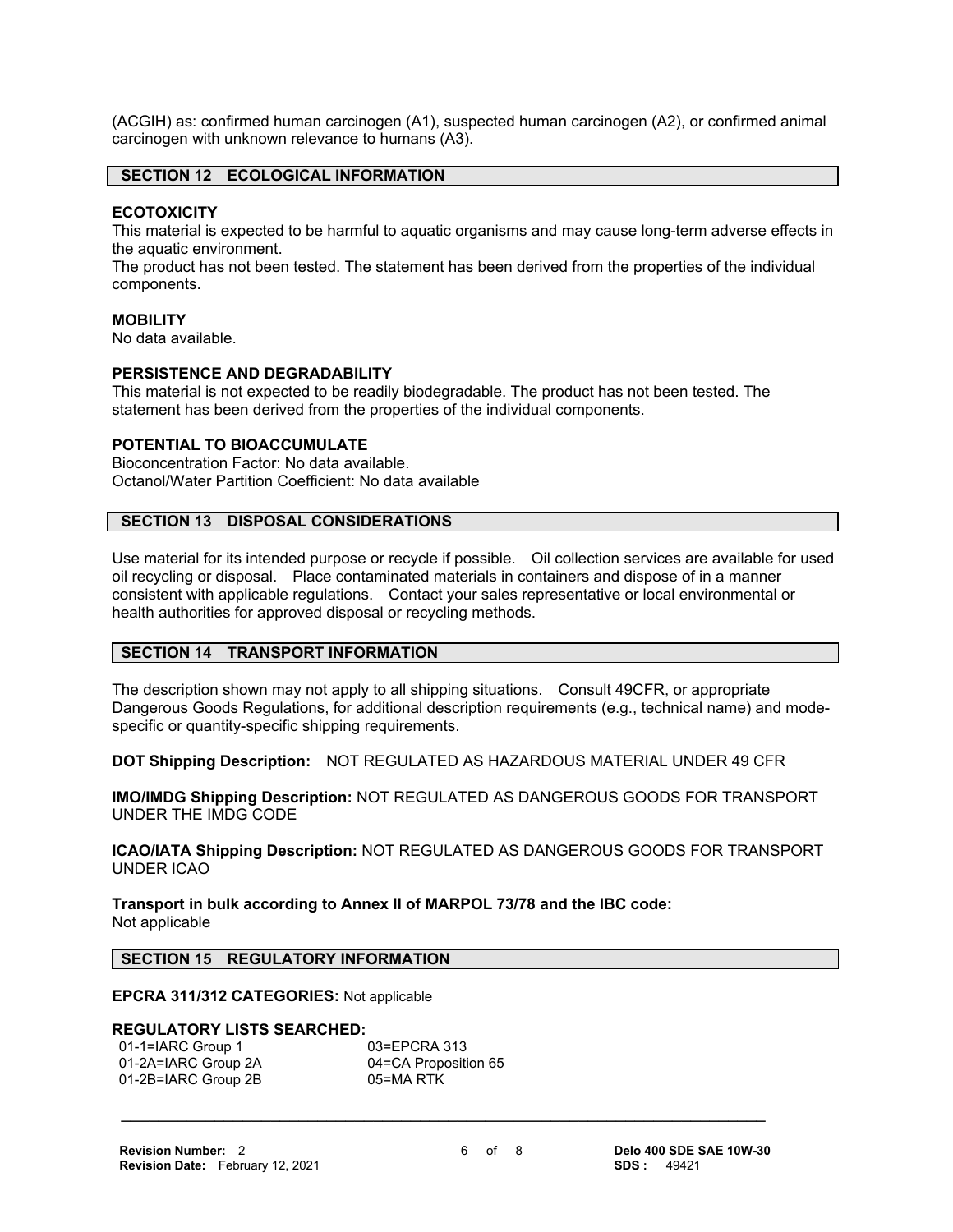| 02=NTP Carcinogen | 06=NJ RTK |
|-------------------|-----------|
|                   | 07=PA RTK |

The following components of this material are found on the regulatory lists indicated. Zinc alkyl dithiophosphate 06, 07

### **CHEMICAL INVENTORIES:**

All components comply with the following chemical inventory requirements: AIIC (Australia), DSL (Canada), KECI (Korea), NZIoC (New Zealand), PICCS (Philippines), TSCA (United States).

One or more components does not comply with the following chemical inventory requirements: ENCS (Japan), IECSC (China), TCSI (Taiwan).

### **NEW JERSEY RTK CLASSIFICATION:**

Under the New Jersey Right-to-Know Act L. 1983 Chapter 315 N.J.S.A. 34:5A-1 et. seq., the product is to be identified as follows: PETROLEUM OIL (Motor oil)

# **SECTION 16 OTHER INFORMATION**

**NFPA RATINGS:** Health: 2 Flammability: 1 Reactivity: 0

**HMIS RATINGS:** Health: 0 Flammability: 1 Reactivity: 0 (0-Least, 1-Slight, 2-Moderate, 3-High, 4-Extreme, PPE:- Personal Protection Equipment Index recommendation, \*- Chronic Effect Indicator). These values are obtained using the guidelines or published evaluations prepared by the National Fire Protection Association (NFPA) or the National Paint and Coating Association (for HMIS ratings).

**REVISION STATEMENT:** SECTION 09 - Physical/Chemical Properties information was added. SECTION 09 - Physical/Chemical Properties information was modified. SECTION 15 - Chemical Inventories information was modified. SECTION 16 - NFPA Rating information was modified.

**Revision Date:** February 12, 2021

#### **ABBREVIATIONS THAT MAY HAVE BEEN USED IN THIS DOCUMENT:**

| <b>TLV</b>            |                          | <b>Threshold Limit Value</b>                                | <b>TWA</b>                      |                              | Time Weighted Average                   |
|-----------------------|--------------------------|-------------------------------------------------------------|---------------------------------|------------------------------|-----------------------------------------|
| <b>STEL</b>           |                          | Short-term Exposure Limit                                   | PEL.                            | $\overline{\phantom{a}}$     | Permissible Exposure Limit              |
| <b>GHS</b>            | $\overline{\phantom{0}}$ | <b>Globally Harmonized System</b>                           | <b>CAS</b>                      | $\blacksquare$               | <b>Chemical Abstract Service Number</b> |
| <b>ACGIH</b>          |                          | American Conference<br>of                                   | <b>IMO/IMDG</b>                 |                              | International Maritime Dangerous        |
|                       |                          | Governmental Industrial Hygienists                          | Goods Code                      |                              |                                         |
| API<br>$\blacksquare$ |                          | American Petroleum Institute                                | SDS.                            |                              | Safety Data Sheet                       |
| <b>HMIS</b>           |                          | Hazardous Materials Information<br>$\overline{\phantom{a}}$ | <b>NFPA</b>                     |                              | National Fire Protection Association    |
| System                |                          |                                                             | (USA)                           |                              |                                         |
| <b>DOT</b>            | -                        | Department of Transportation (USA)                          | <b>NTP</b>                      | $\qquad \qquad \blacksquare$ | National Toxicology Program (USA)       |
| <b>IARC</b>           | $\overline{\phantom{a}}$ | International Agency for Research on                        | <b>OSHA</b>                     |                              | Occupational Safety and Health          |
| Cancer                |                          |                                                             | Administration                  |                              |                                         |
| <b>NCEL</b>           |                          | New Chemical Exposure Limit                                 | EPA<br>$\overline{\phantom{a}}$ |                              | <b>Environmental Protection Agency</b>  |
| <b>SCBA</b>           |                          | Self-Contained Breathing Apparatus                          |                                 |                              |                                         |

Prepared according to the 29 CFR 1910.1200 (2012) by Chevron Energy Technology Company, 6001 Bollinger Canyon Road, San Ramon, CA 94583.

 **\_\_\_\_\_\_\_\_\_\_\_\_\_\_\_\_\_\_\_\_\_\_\_\_\_\_\_\_\_\_\_\_\_\_\_\_\_\_\_\_\_\_\_\_\_\_\_\_\_\_\_\_\_\_\_\_\_\_\_\_\_\_\_\_\_\_\_\_\_**

**The above information is based on the data of which we are aware and is believed to be correct**